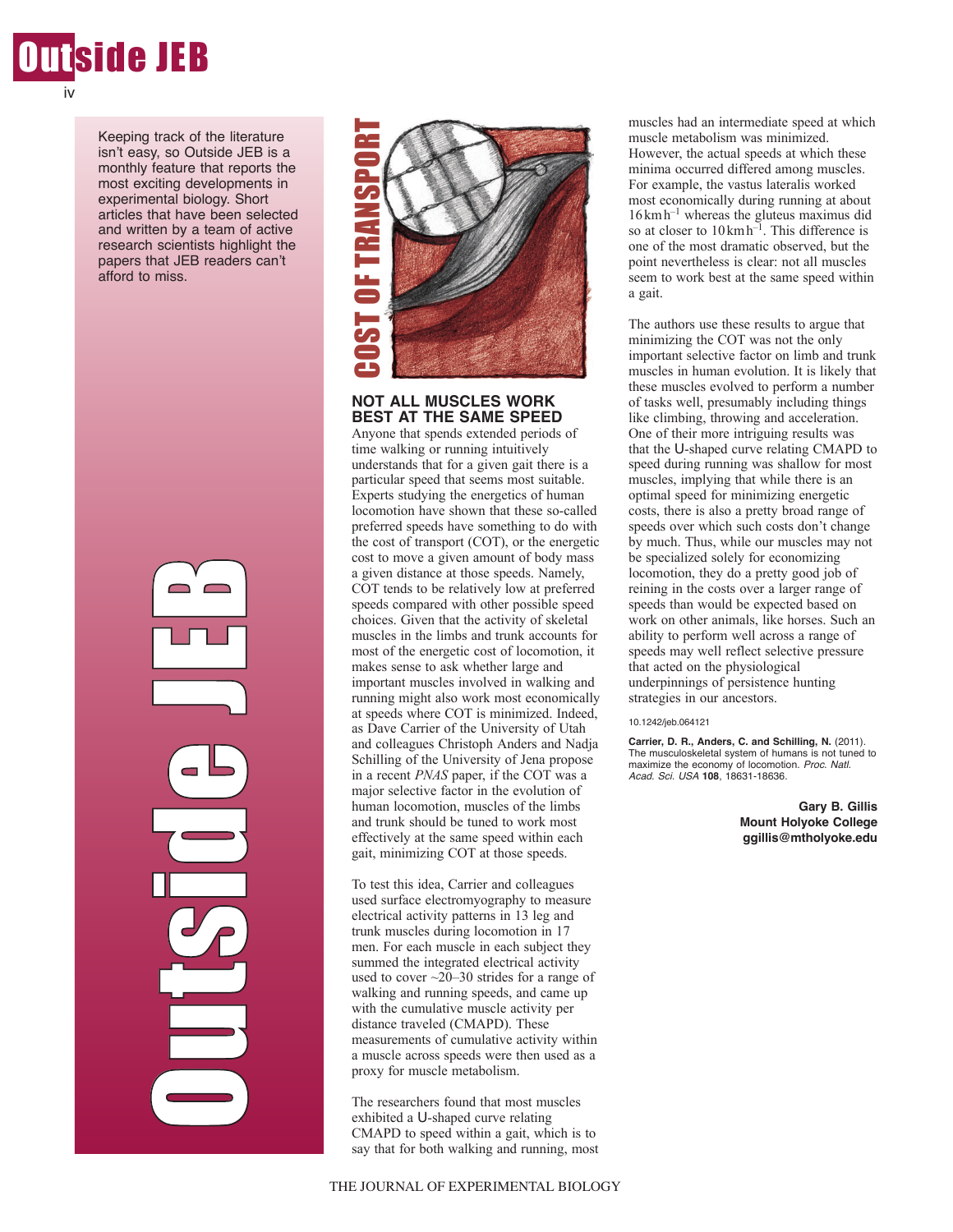



# **YELLOW SADDLE GOATFISH ARE TEAM PLAYERS**

Spectacular discoveries within coral reefs continue to be made and in recent years the Red Sea has proven to be a treasure trove for neuroethologists in particular. For those interested in animal cognition and the evolution of cooperative behavior, a rich and diverse list of predatory species – found to utilize complex cooperativehunting techniques – as been growing. In 1989, Christophe and Hedwige Boesch categorized four distinct levels of cooperative hunting in chimpanzees in their *American Journal of Physical Anthropology* paper. Previously, scientists theorized that each of these four hunting categories varied from species to species and reflected a spectrum of innate cognitive abilities. As such, the highest level of complexity, collaborative hunting, where hunters each coordinate and execute quite different but complementary actions on the prey, was thought to be absent in 'lower' vertebrates.

Therefore, it was quite remarkable when Carine Strubin, Marc Steinegger and Redouan Bshary from the University of Neuchatel, Switzerland, recently found that a tropical fish species, the yellow saddle goatfish (*Parupeneus cyclostomus*), appears to form relatively stable hunting parties and actually employs sophisticated and highly coordinated actions. In their paper published in *Ethology*, the team describes versatile, cooperative-hunting techniques used by goatfish that were previously only attributed to 'higher' vertebrate species.

While snorkelling along the shallow coast line of the Red Sea, Bshary's group reliably identified and tracked 17 adult individuals (based on coloration, size, and spot patterns on fins and body) for 3 months. Using digital photography, the team was able to distinguish individuals by the highly variable blue lines around the eyes and to analyse their behavior.

Observing the social behavior of the goatfish, Bshary's team found the hunting system to be dynamic and flexible; some individuals spent time in stable groups, while another individual exhibited a primarily solitary existence. In addition, the team found that the social groups were not necessarily exclusive or permanent. Some fish switched membership from group to group but the researchers noted that the individuals found within groups were consistently similar in size to one another. The researchers also witnessed the goatfish working as a team, each assuming a specific responsibility in the hunt, either as a chaser or as a blocker. Remarkably, each individual goatfish exhibited flexibility in their role, acting as a chaser and directly pursuing prey during one hunt, while acting as a blocker on other occasions – strategically encircling the prey as it hid among corals.

Prior to this study, such multifaceted and dynamic team-hunting behaviors had been primarily observed in mammals and birds. Clearly we are just beginning to appreciate that 'lower' vertebrates are to be included in understanding the evolutionary process of collaborative hunting.

10.1242/jeb.064071

**Strubin, C., Steinegger, M. and Bshary, R.** (2011). On group living and collaborative hunting in the yellow saddle goatfish (*Parupeneus cyclostomus*). *Ethology* **117**, 961-969.

> **Katherine M. Parisky Brandeis University kparisky@brandeis.edu**



# **BATS CAN HAVE THEIR CAKE AND EAT IT**

Nectar-feeding bats (*Glossophaga soricina*) have a high sugar diet and consequently high blood sugar levels. Despite their sweet tooth, these bats do not suffer detrimental sugar-related health effects as would other mammals, including humans, and they are especially long lived – about five times longer than a similar sized rodent. Detlev Kelm, at the Leibniz Institute for Zoo and Wildlife Research, and a team of German researchers were curious as to how these bats regulate their blood sugar during rest and flight, wondering how they avoid the adverse effects of a high sugar diet. Their fascinating findings were published in a recent issue of *PNAS*.

The team first measured the bats' blood glucose levels at rest during a meal similar to that consumed in the wild. Interestingly, the bats' blood glucose levels after the meal far exceeded normal values for mammals of similar size and were among the highest ever recorded in mammals. The researchers speculate that the bats have evolved a physiological tolerance to glucose, avoiding the damaging effects of a high sugar diet and the shorter life span usually associated with it.

Next, the researchers set out to determine the role exercise has on regulating blood glucose by using three different exercise regimes after consuming either one big meal or several smaller meals. Overall, flying reduced the severity of blood glucose peaks seen in the resting bats. Moreover, the bats that spent more time flying after a meal had lower blood glucose peaks and their blood glucose returned to pre-feeding values faster. This suggests that bats use flight as a strategy to prevent blood glucose from rising to extremely high and potentially damaging levels.